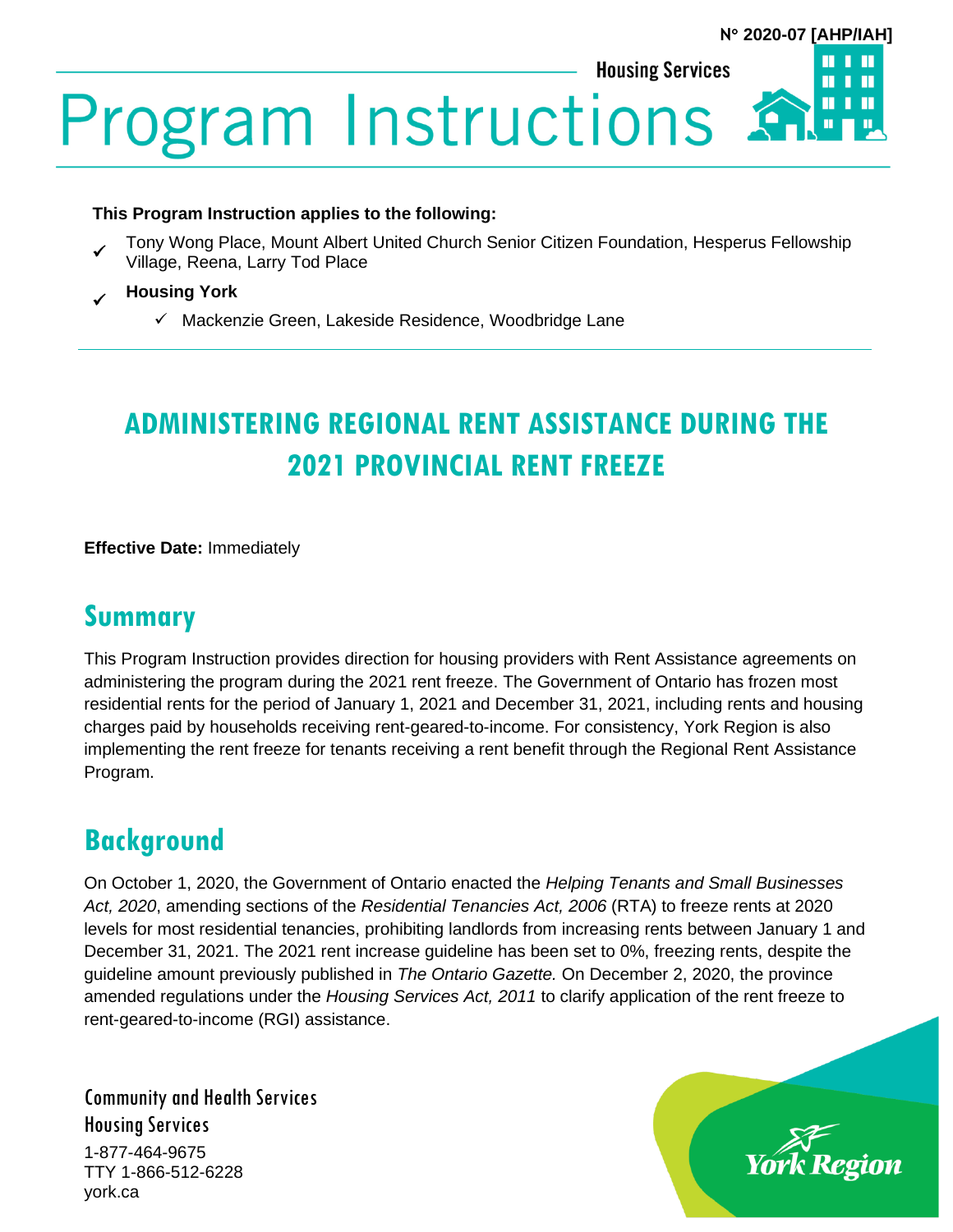Although the amended regulations do not apply to the Regional Rent Assistance program as it is not governed by the *Housing Services Act*, 2011, York Region will implement the rent freeze for this program to maintain equity and consistency for community housing residents. Housing providers with Rent Assistance agreements should also refer to Program Instruction 2020-08: Implementing the 2021 Provincial Rent Freeze for Current Market Rent Tenants in AHP/IAH-Funded Communities for further information on how the provincial rent freeze will impact market rents for their buildings in 2021.

## **Action Required**

No tenant receiving a rent benefit under the Regional Rent Assistance program will experience an increase in their Tenant Contribution as a result of an increase in their income in the 2021 calendar year. Any calculated rent increase that results from an annual or in-year review that would otherwise take effect in 2021 will be effective January 1, 2022.

Rent Assistance providers continue to be required to follow all the other requirements of their Rent Assistance Agreements, including completing annual reviews and, where required under specific circumstances, in-year reviews as outlined below.

## ANNUAL REVIEWS

Complete annual reviews for Rent Assistance recipients following the standard processes and timeframe set out in the [Regional Rent Assistance Guide,](https://www.york.ca/wps/wcm/connect/yorkpublic/9f06c576-2505-404f-be14-241714d5e177/Regional+Rent+Assistance+guide.PDF?MOD=AJPERES&CVID=mLW0l9I) section 6.

- 1. If the results of the review indicate that the household's Tenant Contribution will increase as a result of a change in household income or composition, the household will begin to pay the higher amount on January 1, 2022.
- 2. If the results of the review indicate that the household's income has decreased and their Tenant Contribution should be reduced as a result, the reduced contribution will take effect October 1, 2021.

## IN-YEAR REVIEWS

Under the Rent Assistance Program rules, households are only required to report in-year changes if an adult joins the household. They may also request that their rent benefit be re-calculated as a result of a significant decrease in total household income (20% or more) or if an adult permanently leaves the household (other than an adult child in full-time school).

If a household reports an in-year change as a result of an adult joining the household or a decrease in income, complete an in-year review following the standard process and timeframes set out in the [Regional Rent Assistance Guide,](https://www.york.ca/wps/wcm/connect/yorkpublic/9f06c576-2505-404f-be14-241714d5e177/Regional+Rent+Assistance+guide.PDF?MOD=AJPERES&CVID=mLW0l9I) section 6.8.

- 1. If there is an increase in the Tenant Contribution that would otherwise take effect in the 2021 calendar year, the household will begin to pay the higher amount on January 1, 2022.
- 2. If the Tenant Contribution will decrease, the household will begin to pay the lower amount on the first day of the month after the review is completed, e.g. if the review is completed in January, the household will begin to pay the lower amount on February 1.